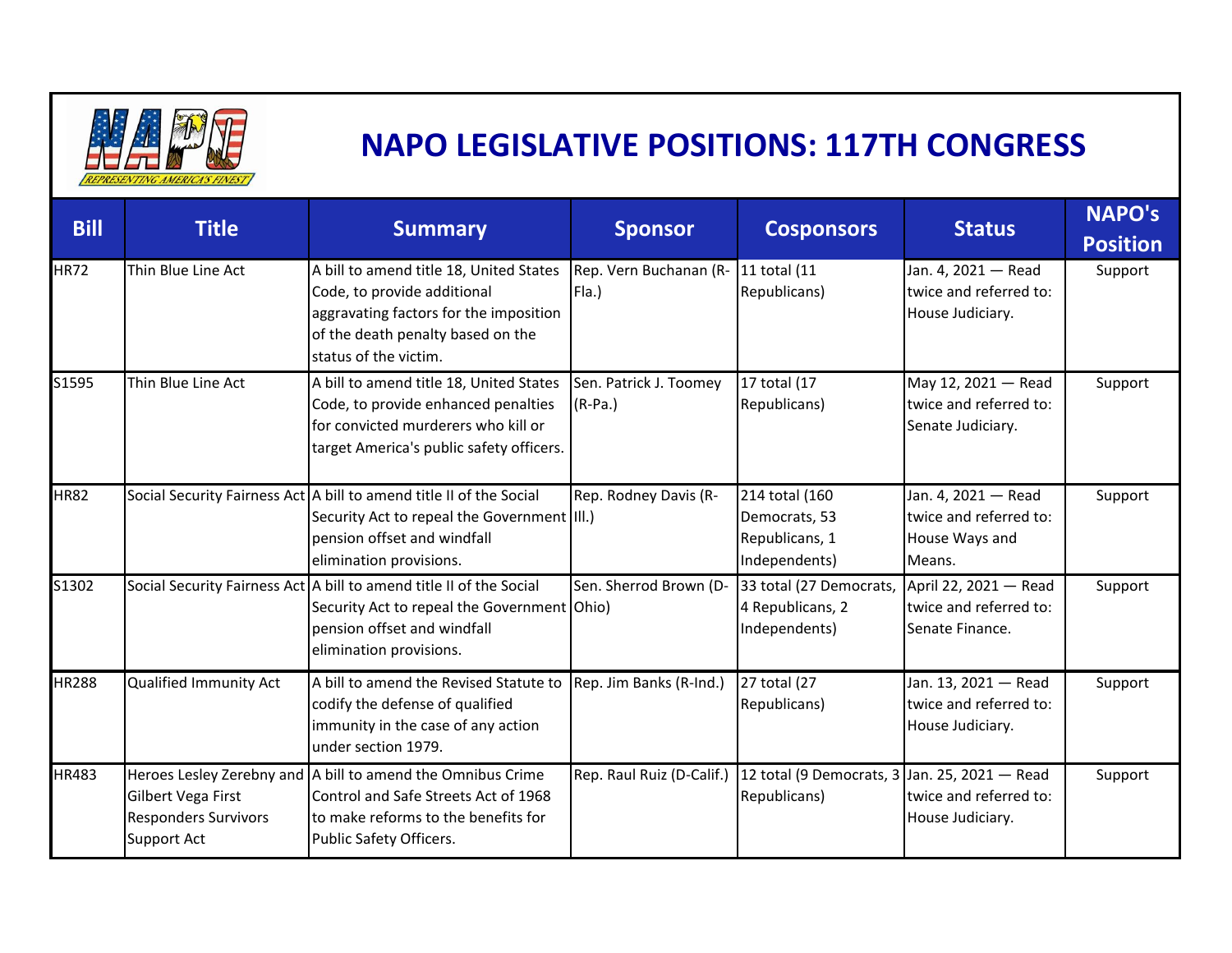| S42   | <b>Cities Act</b>                         | Stop Dangerous Sanctuary   A bill to ensure that State and local<br>law enforcement may cooperate with<br>Federal officials to protect our<br>communities from violent criminals<br>and suspected terrorists who are<br>illegally present in the United States.                                                                                                                                                                                                                                                                                                       | Sen. Patrick J. Toomey<br>$(R-Pa.)$ | 18 total (18<br>Republicans)                                                            | Jan. 26, 2021 - Read<br>twice and referred to:<br>Senate Judiciary.                                              | Support |
|-------|-------------------------------------------|-----------------------------------------------------------------------------------------------------------------------------------------------------------------------------------------------------------------------------------------------------------------------------------------------------------------------------------------------------------------------------------------------------------------------------------------------------------------------------------------------------------------------------------------------------------------------|-------------------------------------|-----------------------------------------------------------------------------------------|------------------------------------------------------------------------------------------------------------------|---------|
| HR521 | First Responder Fair<br><b>RETIRE Act</b> | A bill to permit disabled law<br>enforcement officers, customs and<br>border protection officers, firefighters,<br>air traffic controllers, nuclear material<br>couriers, members of the Capitol<br>Police, members of the Supreme Court<br>Police, employees of the Central<br>Intelligence Agency performing<br>intelligence activities abroad or having<br>specialized security requirements, and<br>diplomatic security special agents of<br>the Department of State to receive<br>retirement benefits in the same<br>manner as if they had not been<br>disabled. | $(D-Va.)$                           | Rep. Gerald E. Connolly   12 total (9 Democrats, 3 Jan. 28, 2021 – Read<br>Republicans) | twice and referred to:<br>House Foreign Affairs,<br>House Oversight and<br>Reform, House Select<br>Intelligence. | Support |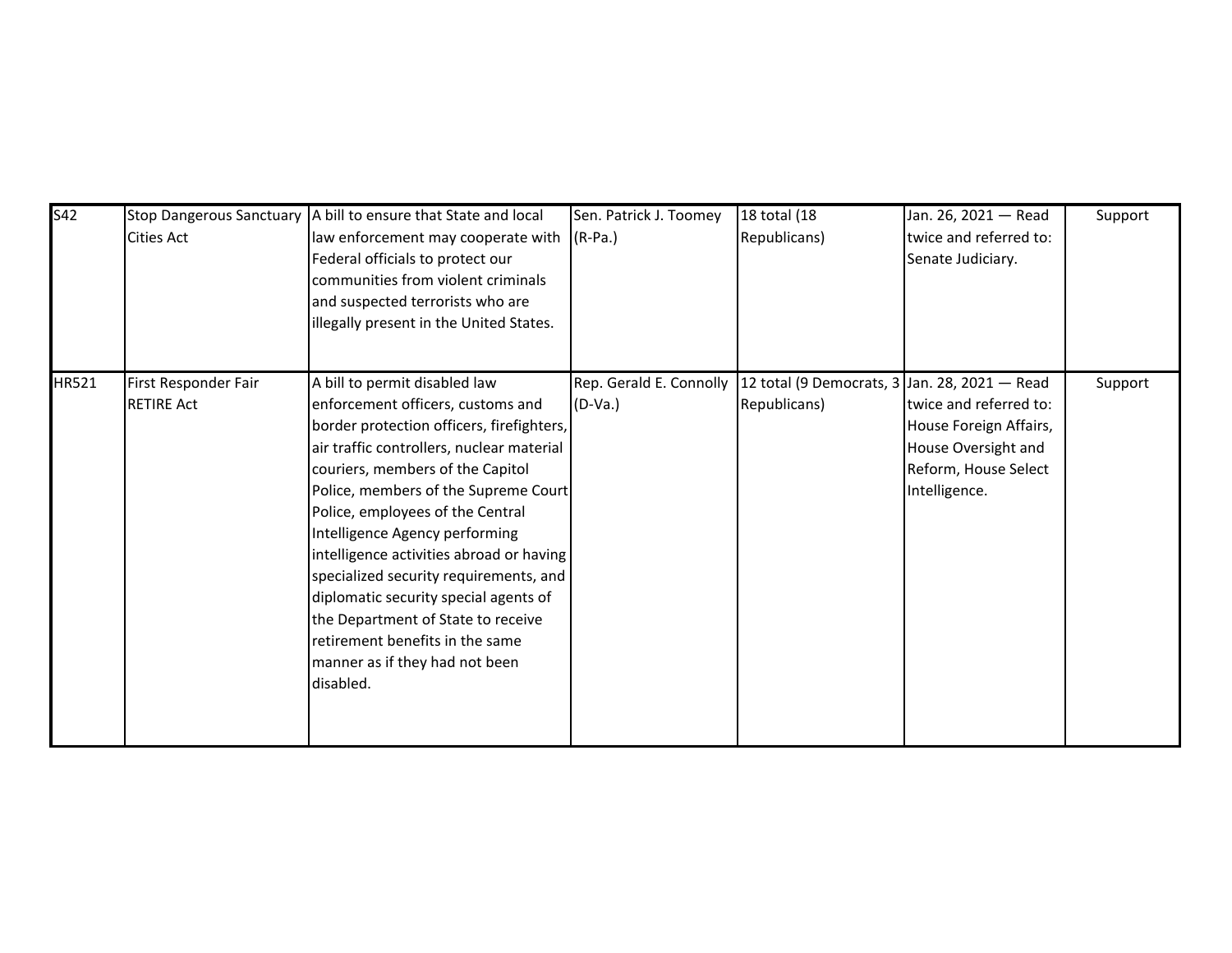| S129         | First Responder Fair<br><b>RETIRE Act</b>                                 | A bill to permit disabled law<br>enforcement officers, customs and<br>border protection officers, firefighters,<br>air traffic controllers, nuclear material<br>couriers, members of the Capitol<br>Police, members of the Supreme Court<br>Police, employees of the Central<br>Intelligence Agency performing<br>intelligence activities abroad or having<br>specialized security requirements, and<br>diplomatic security special agents of<br>the Department of State to receive<br>retirement benefits in the same | Sen. Jon Tester (D-<br>Mont.)          | 2 total (1 Democrats, 1<br>Republicans)        | Jan. 28, 2021 - Read<br>twice and referred to:<br>Senate Homeland<br>Security and<br>Governmental Affairs.  | Support |
|--------------|---------------------------------------------------------------------------|------------------------------------------------------------------------------------------------------------------------------------------------------------------------------------------------------------------------------------------------------------------------------------------------------------------------------------------------------------------------------------------------------------------------------------------------------------------------------------------------------------------------|----------------------------------------|------------------------------------------------|-------------------------------------------------------------------------------------------------------------|---------|
|              |                                                                           | manner as if they had not been<br>disabled.                                                                                                                                                                                                                                                                                                                                                                                                                                                                            |                                        |                                                |                                                                                                             |         |
| HR613        | Securing Access to Lower<br>Taxes by ensuring (SALT)<br>Deductibility Act | A bill to amend the Internal Revenue<br>Code of 1986 to repeal the limitation<br>on the deduction for certain taxes,<br>including State and local property and<br>income taxes.                                                                                                                                                                                                                                                                                                                                        | Rep. Tom Suozzi (D-<br>N.Y.            | 106 total (96<br>Democrats, 10<br>Republicans) | Jan. 28, 2021 - Read<br>twice and referred to:<br>House Ways and<br>Means.                                  | Support |
| <b>HR677</b> | <b>JUSTICE Act</b>                                                        | A bill to improve and reform policing<br>practices, accountability and<br>transparency.                                                                                                                                                                                                                                                                                                                                                                                                                                | Rep. Pete Stauber (R-<br>Minn.)        | 130 total (130<br>Republicans)                 | Feb. 1, 2021 - Read<br>twice and referred to:<br>House Administration,<br>House Budget, House<br>Judiciary. | Support |
| <b>HR946</b> | <b>SALT Act</b>                                                           | A bill to amend the Internal Revenue<br>Code of 1986 to repeal the dollar<br>limitation on deduction of State and<br>local taxes.                                                                                                                                                                                                                                                                                                                                                                                      | Rep. Bill Pascrell Jr. (D-<br>$N.J.$ ) | 15 total (15 Democrats)                        | Feb. 8, 2021 - Read<br>twice and referred to:<br>House Ways and<br>Means.                                   | Support |
| HR1210       | <b>LEOSA Reform Act</b>                                                   | A bill to amend title 18, United States<br>Code, to improve the Law<br>Enforcement Officers Safety Act of<br>2004 and provisions relating to the<br>carrying of concealed weapons by law<br>enforcement officers, and for other<br>purposes.                                                                                                                                                                                                                                                                           | Rep. Don Bacon (R-<br>Neb.)            | 48 total (1 Democrats,<br>47 Republicans)      | Feb. 23, 2021 - Read<br>twice and referred to:<br>House Judiciary.                                          | Support |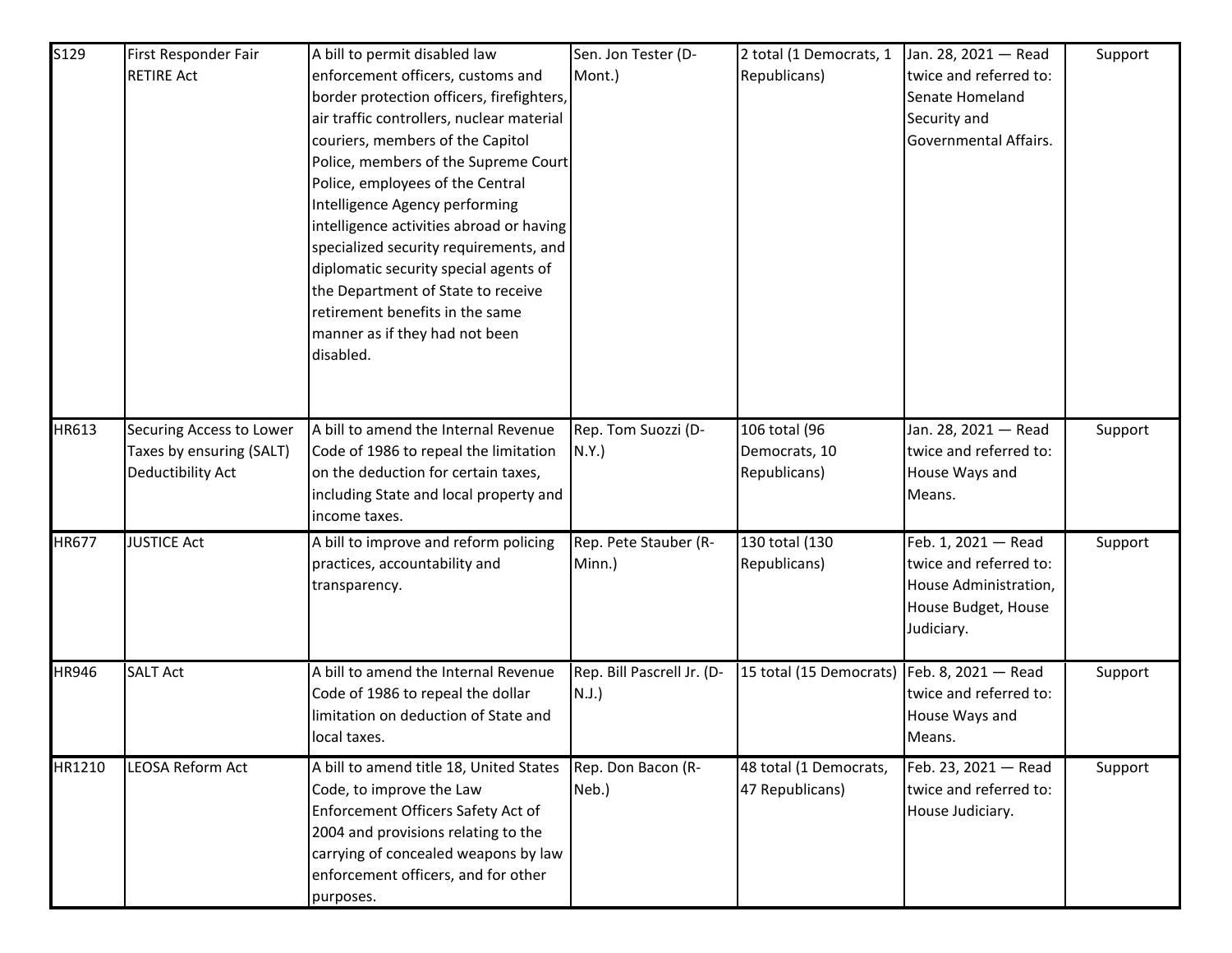| S1610  | LEOSA Reform Act                                                                    | A bill to amend title 18, United States Sen. John Kennedy (R-<br>Code, to improve the Law<br>Enforcement Officers Safety Act of<br>2004 and provisions relating to the<br>carrying of concealed weapons by law<br>enforcement officers, and for other<br>purposes. | La.)                            | 2 total (2 Republicans)                         | May 13, 2021 - Read<br>twice and referred to:<br>Senate Judiciary.                                   | Support |
|--------|-------------------------------------------------------------------------------------|--------------------------------------------------------------------------------------------------------------------------------------------------------------------------------------------------------------------------------------------------------------------|---------------------------------|-------------------------------------------------|------------------------------------------------------------------------------------------------------|---------|
| HR1319 | Fiscal 2021 Budget<br><b>Reconciliation Bill</b><br>(Coronavirus Relief<br>Package) | A bill to provide additional relief to<br>address the continued impact of<br>COVID-19 (i.e., coronavirus disease<br>2019) on the economy, public health,<br>state and local governments,<br>individuals, and businesses.                                           | Rep. John Yarmuth (D-<br>Ky.)   |                                                 | March 11, 2021 -<br>Signed by the<br>president.                                                      | Support |
| HR1280 | George Floyd Justice in<br><b>Policing Act</b>                                      | A bill to hold law enforcement<br>accountable for misconduct in court,<br>improve transparency through data<br>collection, and reform police training<br>and policies.                                                                                             | Rep. Karen Bass (D-<br>Calif.)  | 199 total (198<br>Democrats, 1<br>Independents) | March 3, 2021-<br>House Vote 60 Policing<br>Overhaul - Passed<br>220-212.                            | Oppose  |
| S466   | Kelsey Smith Act                                                                    | A bill to hold law enforcement<br>accountable for misconduct in court,<br>improve transparency through data<br>collection, and reform police training<br>and policies.                                                                                             | Sen. Jerry Moran (R-<br>Kan.)   | 2 total (2 Republicans)                         | Feb. 25, 2021 - Read<br>twice and referred to:<br>Senate Commerce,<br>Science and<br>Transportation. | Support |
| HR1690 | Defending our Defenders<br>Act                                                      | A bill to amend title 18, United States<br>Code, to make the murder of a<br>Federal, State, or local law<br>enforcement officer a crime<br>punishable by life in prison or death.                                                                                  | Rep. Yvette Herrell (R-<br>N.M. | 27 total (27<br>Republicans)                    | March 9, 2021 - Read<br>twice and referred to:<br>House Judiciary.                                   | Support |
| S619   | Defending Our Defenders<br>Act                                                      | A bill to amend title 18, United States<br>Code, to make the murder of a<br>Federal, State, or local law<br>enforcement officer a crime<br>punishable by life in prison or death.                                                                                  | Sen. Tom Cotton (R-<br>Ark.)    |                                                 | March 9, 2021 - Read<br>twice and referred to:<br>Senate Judiciary.                                  | Support |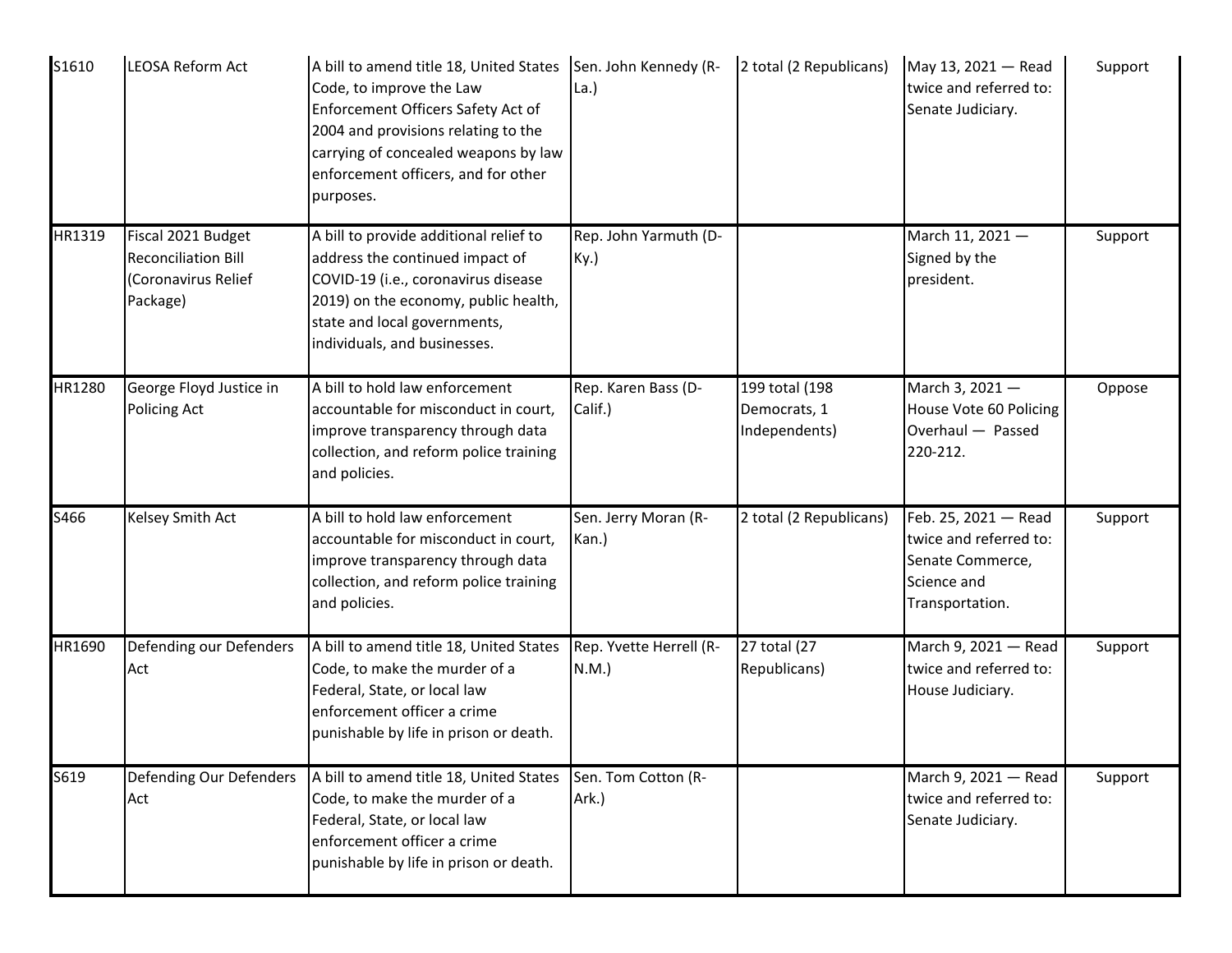| HR3079         | <b>Protect and Serve Act</b>                                                                                              | A bill to amend title 18, United States<br>Code, to punish criminal offenses<br>targeting law enforcement officers,<br>and for other purposes.                                      | Rep. John Rutherford (R-38 total (4 Democrats,<br>Fla.) | 34 Republicans)                          | May 11, 2021 - Read<br>twice and referred to:<br>House Judiciary.                                                                                                                                             | Support |
|----------------|---------------------------------------------------------------------------------------------------------------------------|-------------------------------------------------------------------------------------------------------------------------------------------------------------------------------------|---------------------------------------------------------|------------------------------------------|---------------------------------------------------------------------------------------------------------------------------------------------------------------------------------------------------------------|---------|
| S774           | Protect and Serve Act                                                                                                     | A bill to amend title 18, United States<br>Code, to punish criminal offenses<br>targeting law enforcement officers,<br>and for other purposes.                                      | Sen. Thom Tillis (R-N.C.) 23 total (23                  | Republicans)                             | March 16, 2021-<br>Read twice and<br>referred to: Senate<br>Judiciary.                                                                                                                                        | Support |
| S921           | Jaime Zapata and Victor<br>Avila Federal Law<br><b>Enforcement Protection</b><br>Act                                      | A bill to amend title 18, United States<br>Code, to further protect officers and<br>employees of the United States, and<br>for other purposes.                                      | Sen. John Cornyn (R-<br>Texas)                          | 14 total (7 Democrats, 7<br>Republicans) | May 28, 2021-<br>Measure, as amended,<br>passed in the Senate<br>by unanimous consent.<br>(In the legislative day<br>that began on<br>Thursday, May 27,<br>2021.                                              | Support |
| S1014          | First Step Implementation<br>Act                                                                                          | A bill to amend the Omnibus Crime<br>Control and Safe Streets Act of 1968<br>to reauthorize the residential<br>substance use disorder treatment<br>program, and for other purposes. | Sen. Richard J. Durbin<br>$(D-III.)$                    | 6 total (5 Democrats, 1<br>Republicans)  | June 10, 2021 - Full<br>committee<br>consideration and<br>markup held by the<br>Senate Judiciary<br>Committee. June 10,<br>$2021 -$ Ordered<br>reported favorably to<br>the full Senate (as<br>amended) 13-9. | Oppose  |
| S1046          | <b>Residential Substance Use</b><br>Disorder Treatment Act                                                                | A bill to amend the Omnibus Crime<br>Control and Safe Streets Act of 1968<br>to reauthorize the residential<br>substance use disorder treatment<br>program, and for other purposes. | Sen. John Cornyn (R-<br>Texas)                          | 9 total (5 Democrats, 4<br>Republicans)  | July 30, 2021-<br>Measure passed in the<br>Senate by unanimous<br>consent.                                                                                                                                    | Support |
| <b>HRES283</b> | A resolution in support of<br>establishing a "Bill of<br>Rights" to support United<br>States law enforcement<br>officers. | A resolution establishing a "Bill of<br>Rights" to support United States law<br>enforcement personnel nationwide in<br>their work to protect our<br>communities.                    | Rep. Lee Zeldin (R-N.Y.)                                | 16 total (16<br>Republicans)             | March 26, 2021-<br>Read twice and<br>referred to: House<br>Judiciary.                                                                                                                                         | Support |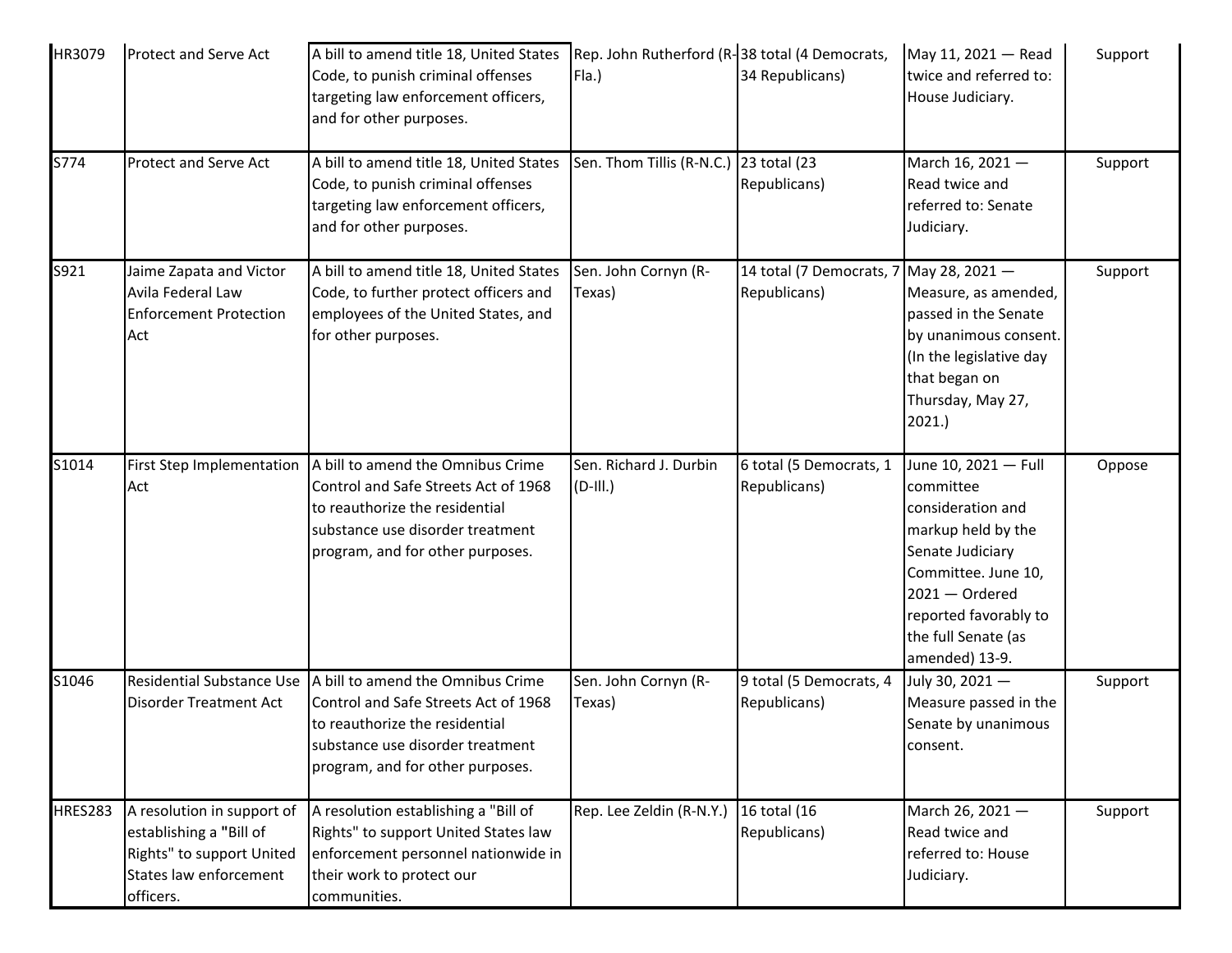| HR2337 | <b>Public Servants Protection</b><br>and Fairness Act                         | A bill to amend title II of the Social<br>Security Act to provide an equitable<br>Social Security formula for individuals<br>with noncovered employment and to<br>provide relief for individuals currently<br>affected by the Windfall Elimination<br>Provision.                              | Rep. Richard E. Neal (D-172 total (171<br>Mass.)               | Democrats, 1<br>Independent)                            | April 1, 2021 - Read<br>twice and referred to:<br>House Ways and<br>Means.               | Support |
|--------|-------------------------------------------------------------------------------|-----------------------------------------------------------------------------------------------------------------------------------------------------------------------------------------------------------------------------------------------------------------------------------------------|----------------------------------------------------------------|---------------------------------------------------------|------------------------------------------------------------------------------------------|---------|
| S1502  | Confidentiality<br>Opportunities for Peer<br>Support (COPS) Counseling<br>Act | A bill to make Federal law<br>enforcement officer peer support<br>communications confidential, and for<br>other purposes.                                                                                                                                                                     | Sen. Catherine Cortez<br>Masto (D-Nev.)                        | 10 total (7 Democrats, 3 June 7, 2021 -<br>Republicans) | Measure, as amended,<br>passed in the Senate<br>by unanimous consent.                    | Support |
| HR2936 | <b>Protecting America's First</b><br><b>Responders Act</b>                    | A bill to amend the Omnibus Crime<br>Control and Safe Streets Act of 1968<br>with respect to payments to certain<br>public safety officers who have<br>become permanently and totally<br>disabled as a result of personal<br>injuries sustain in the line of duty, and<br>for other purposes. | Rep. Bill Pascrell Jr. (D-<br>$N.J.$ )                         | 22 total (12 Democrats,<br>10 Republicans)              | April 30, 2021 - Read<br>twice and referred to:<br>House Judiciary.                      | Support |
| S1511  | <b>Protecting America's First</b><br><b>Responders Act</b>                    | A bill to amend the Omnibus Crime<br>Control and Safe Streets Act of 1968<br>with respect to payments to certain<br>public safety officers who have<br>become permanently and totally<br>disabled as a result of personal<br>injuries sustain in the line of duty, and<br>for other purposes. | Sen. Charles E. Grassley   17 total (12 Democrats,<br>(R-Iowa) | 5 Republicans)                                          | June 10, 2021 -<br>Measure, as amended,<br>passed in the Senate<br>by unanimous consent. | Support |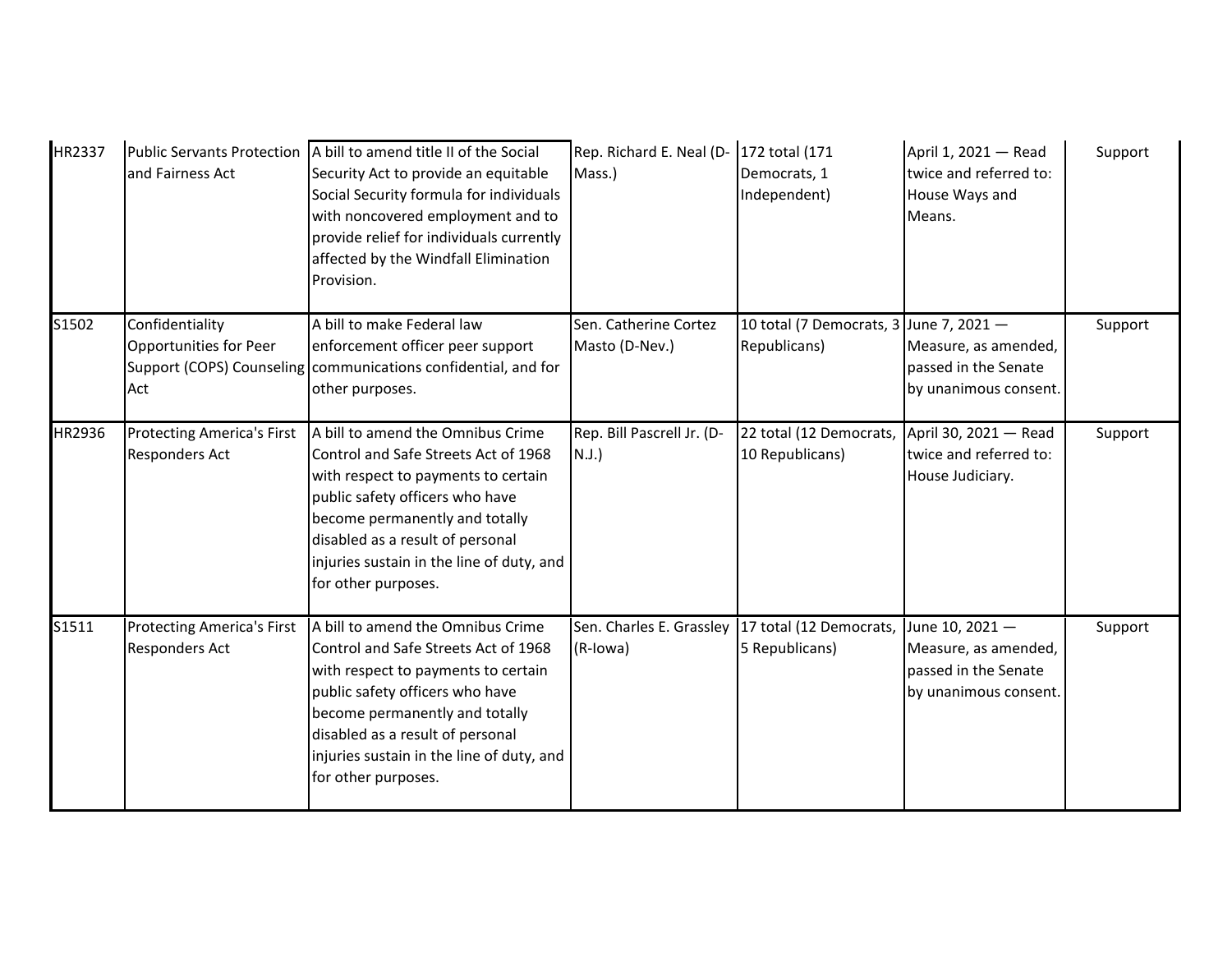| HR2954 | Securing a Strong<br><b>Retirement Act</b>                                          | A bill to increase retirement savings,<br>simplify and clarify retirement plan<br>rules.                                                                                                                                                                                                                                                 | Rep. Richard E. Neal (D-<br>Mass.)     | 64 total (39 Democrats,<br>25 Republicans, 1<br>Independents) | May 5, 2021 - Full<br>committee<br>consideration and<br>markup held by the<br>House Ways and<br>Means Committee.<br>May 5, 2021-<br>Ordered reported<br>favorably to the full<br>House (as amended) by<br>voice vote. | Support |
|--------|-------------------------------------------------------------------------------------|------------------------------------------------------------------------------------------------------------------------------------------------------------------------------------------------------------------------------------------------------------------------------------------------------------------------------------------|----------------------------------------|---------------------------------------------------------------|-----------------------------------------------------------------------------------------------------------------------------------------------------------------------------------------------------------------------|---------|
| HR2960 | Law Enforcement Officers<br>Safety (LEOSA) COVID<br><b>Extension Act</b>            | A bill to amend title 18, United States<br>Code, to provide an exception for<br>certain qualified retired law<br>enforcement officers to carry a<br>concealed firearm, and for other<br>purposes.                                                                                                                                        | Rep. Don Bacon (R-<br>Neb.)            |                                                               | May 4, 2021 - Read<br>twice and referred to:<br>House Judiciary.                                                                                                                                                      | Support |
| HR2992 | Post-Traumatic Stress<br>Disorder (TBI and PTSD)<br>Law Enforcement Training<br>Act | Traumatic Brain Injury and A bill to direct the Attorney General to<br>develop crisis intervention training<br>tools for use by first responders<br>related to interacting with persons<br>who have a traumatic brain injury,<br>another form of acquired brain injury,<br>or post-traumatic stress disorder, and<br>for other purposes. | Rep. Bill Pascrell Jr. (D-<br>$N.J.$ ) | 3 total (1 Democrats, 2<br>Republicans)                       | May 4, 2021 - Read<br>twice and referred to:<br>House Energy and<br>Commerce, House<br>Judiciary.                                                                                                                     | Support |
| HR3060 | <b>Putting Our First</b><br><b>Responders First Act</b>                             | A bill to amend the Internal Revenue<br>Code of 1986 to allow first responders S.C.)<br>to continue to exclude service-<br>connected disability pension<br>payments after reaching the age of<br>retirement.                                                                                                                             | Rep. Ralph Norman (R-                  | 10 total (1 Democrats, 9 May 7, 2021 - Read<br>Republicans)   | twice and referred to:<br>House Ways and<br>Means.                                                                                                                                                                    | Support |
| HR3071 | <b>Public Safety Officer</b><br>Support Act                                         | A bill to amend the Omnibus Crime<br>Control and Safe Streets Act of 1968<br>to authorize public safety officer<br>death benefits to officers suffering<br>from post-traumatic stress disorder or<br>acute stress disorder, and for other<br>purposes.                                                                                   | Rep. David Trone (D-<br>$Md.$ )        | 1 total (1 Republicans)                                       | May 7, 2021 - Read<br>twice and referred to:<br>House Judiciary.                                                                                                                                                      | Support |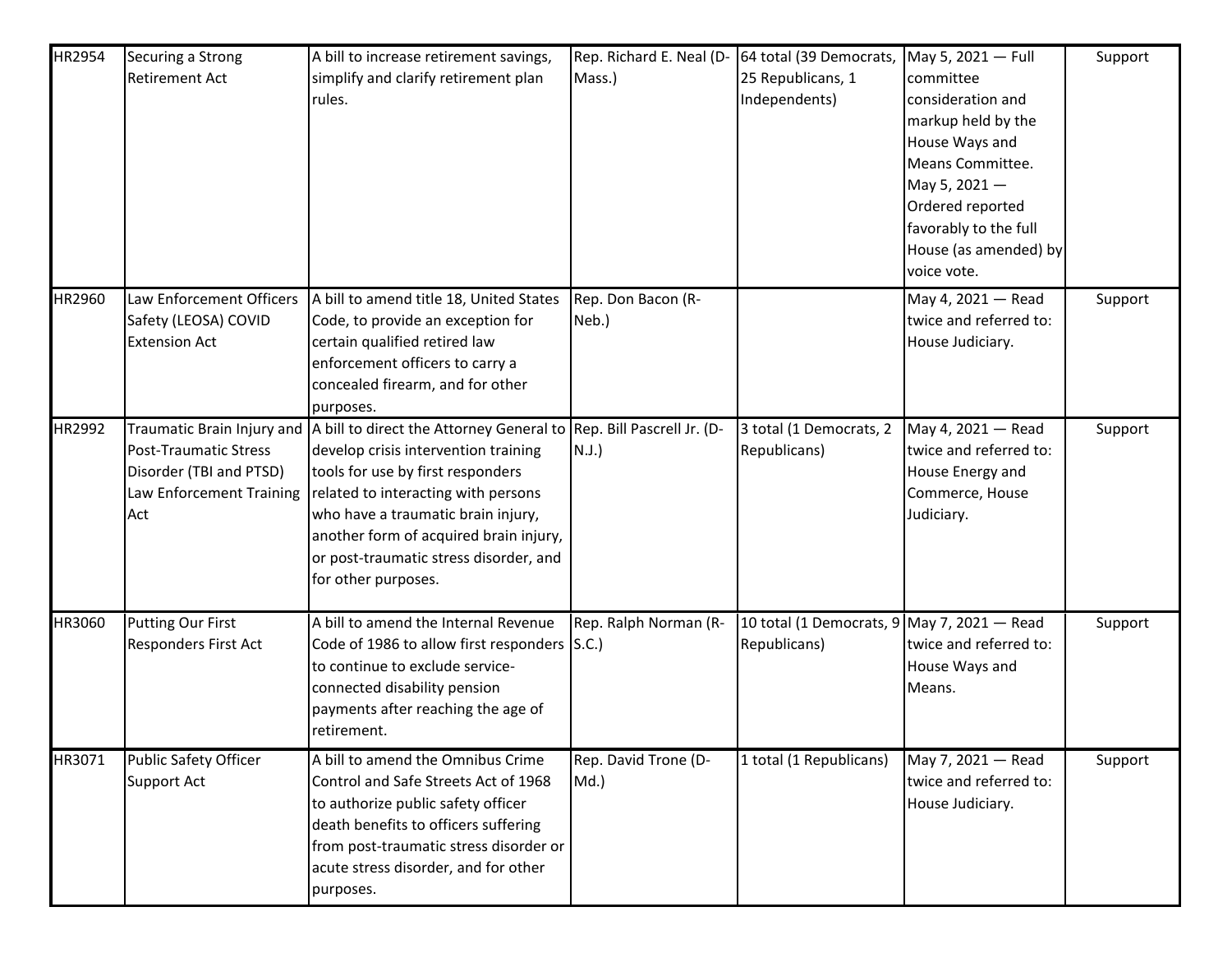| HR3080         | Back the Blue Act                                                                                    | A bill to protect law enforcement<br>officers, and for other purposes.                                                                                                                             | Rep. Don Bacon (R-<br>Neb.)          | 20 total (20<br>Republicans)                                  | May 11, 2021 - Read<br>twice and referred to:<br>House Judiciary.                                         | Support |
|----------------|------------------------------------------------------------------------------------------------------|----------------------------------------------------------------------------------------------------------------------------------------------------------------------------------------------------|--------------------------------------|---------------------------------------------------------------|-----------------------------------------------------------------------------------------------------------|---------|
| S1599          | <b>Back the Blue Act</b>                                                                             | A bill to protect law enforcement<br>officers, and for other purposes.                                                                                                                             | Sen. John Cornyn (R-<br>Texas)       | 21 total (21<br>Republicans)                                  | May 12, 2021 - Read<br>twice and referred to:<br>Senate Judiciary.                                        | Support |
| HR3096         | Federal Law Enforcement<br>Officer Service Weapon<br>Purchase Act                                    | A bill to allow Federal law<br>enforcement officers to purchase<br>retired service weapons, and for other<br>purposes.                                                                             | Rep. Val B. Demings (D-<br>Fla.)     | 2 total (2 Republicans)                                       | May 11, 2021 - Read<br>twice and referred to:<br>House Judiciary.                                         | Support |
| HR3131         | David Dorn Back the Blue<br>Act                                                                      | A bill to subsidize the salaries of State<br>and local law enforcement officers<br>and promote officer hiring and<br>retention, and for other purposes.                                            | Rep. Rodney Davis (R-<br>III.)       | 21 total (21<br>Republicans)                                  | May 12, 2021 - Read<br>twice and referred to:<br>House Judiciary.                                         | Support |
| HR3153         | Restoring the Armed<br><b>Career Criminal Act</b>                                                    | A bill to amend title 18, United States<br>Code, relating to sentencing of armed<br>career criminals.                                                                                              | Rep. David Kustoff (R-<br>Tenn.)     | 1 total (1 Republicans)                                       | May 12, 2021 - Read<br>twice and referred to:<br>House Judiciary.                                         | Support |
| S1586          | Restoring the Armed<br><b>Career Criminal Act</b>                                                    | A bill to amend title 18, United States<br>Code, relating to sentencing of armed<br>career criminals.                                                                                              | Sen. Tom Cotton (R-<br>Ark.)         | 2 total (2 Republicans)                                       | May 12, 2021 - Read<br>twice and referred to:<br>Senate Judiciary.                                        | Support |
| <b>HRES386</b> | A resolution expressing<br>support for recognizing<br>"National Police Week."                        |                                                                                                                                                                                                    | Rep. Michael Guest (R-<br>Miss.)     | 95 total (2 Democrats,<br>93 Republicans)                     | May 12, 2021 - Read<br>twice and referred to:<br>House Judiciary.                                         | Support |
| <b>SRES215</b> | A resolution designating<br>the week of May 9<br>through May 15, 2021, as<br>"National Police Week." |                                                                                                                                                                                                    | Sen. Charles E. Grassley<br>(R-Iowa) | 78 total (28 Democrats,<br>49 Republicans, 1<br>Independents) | May 13, 2021-<br>Resolution agreed to in<br>the Senate by<br>unanimous consent.                           | Support |
| S1597          | Lifesaving Gear for Police<br>Act                                                                    | A bill to ensure America's law<br>enforcement officers have access to<br>lifesaving equipment needed to<br>defend themselves and civilians from<br>attacks by terrorists and violent<br>criminals. | Sen. Patrick J. Toomey<br>$(R-Pa.)$  | 7 total (7 Republicans)                                       | May 12, 2021 - Read<br>twice and referred to:<br>Senate Homeland<br>Security and<br>Governmental Affairs. | Support |